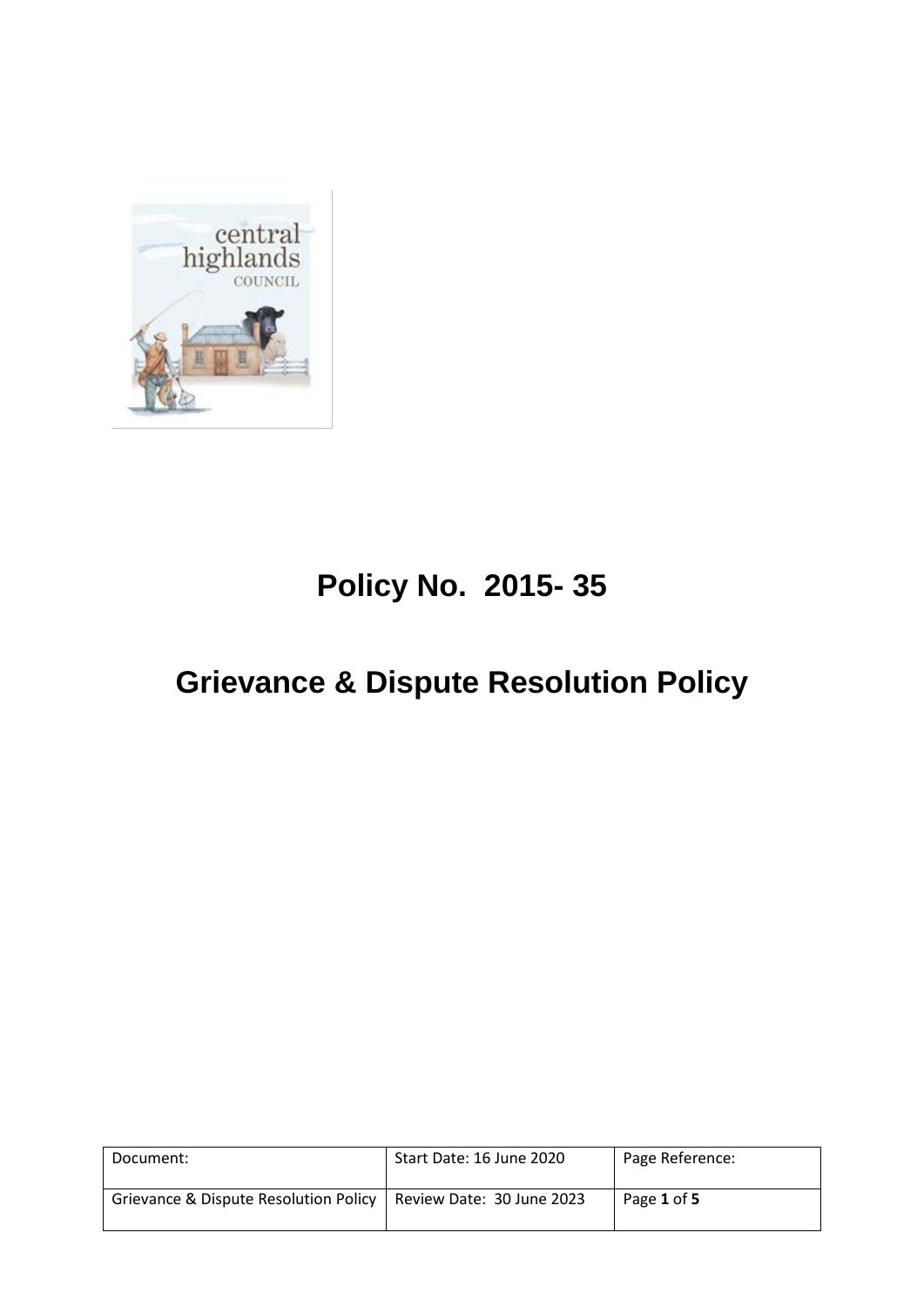### **Grievance and Dispute Resolution Policy**

Central Highlands Council's objective in relation to this policy is to assist all parties in determining whether there are any conduct or performance issues, the correct process that should be undertaken and relevant sanctions which may apply.

This policy should be used to assist in providing a consistent approach for all Central Highlands Council personnel.

#### **Grievance Process for Dealing with Complaints**

If a worker has an issue at work, there are a number of options available for resolving their complaint. Workers are required to work with Central Highlands Council to progress through the options and respond to any questions personally and honestly.

To assist in the resolution of issues the following process should be undertaken:

- 1) Be aware of your obligations as an employee (policies and procedures);
- 2) Speak to the person(s) involved directly to see if you can settle the issue;
- 3) Seek assistance from your Manager/Supervisor a written statement often assists in clarifying issues alternatively your Manager/Supervisor will take notes of your meeting;
- 4) Seek assistance from the General Manager if you have not received a response from the Manager/Supervisor in 10 business days
- 5) Notify your Manager/Supervisor or the General Manager if you would like conciliation and/or mediation (appointed in consultation between Management and the worker);
- 6) All parties have the ability to pursue any matter through Fair Work or legal avenues where they feel this is applicable.
	- Workers may request a support person to attend meetings during the grievance process.
	- At any discussions or meetings the worker is required to discuss the issues and personally answer any questions raised by the employer or their representative.

| Document:                             | Start Date: 16 June 2020  | Page Reference: |
|---------------------------------------|---------------------------|-----------------|
| Grievance & Dispute Resolution Policy | Review Date: 30 June 2023 | Page 2 of 5     |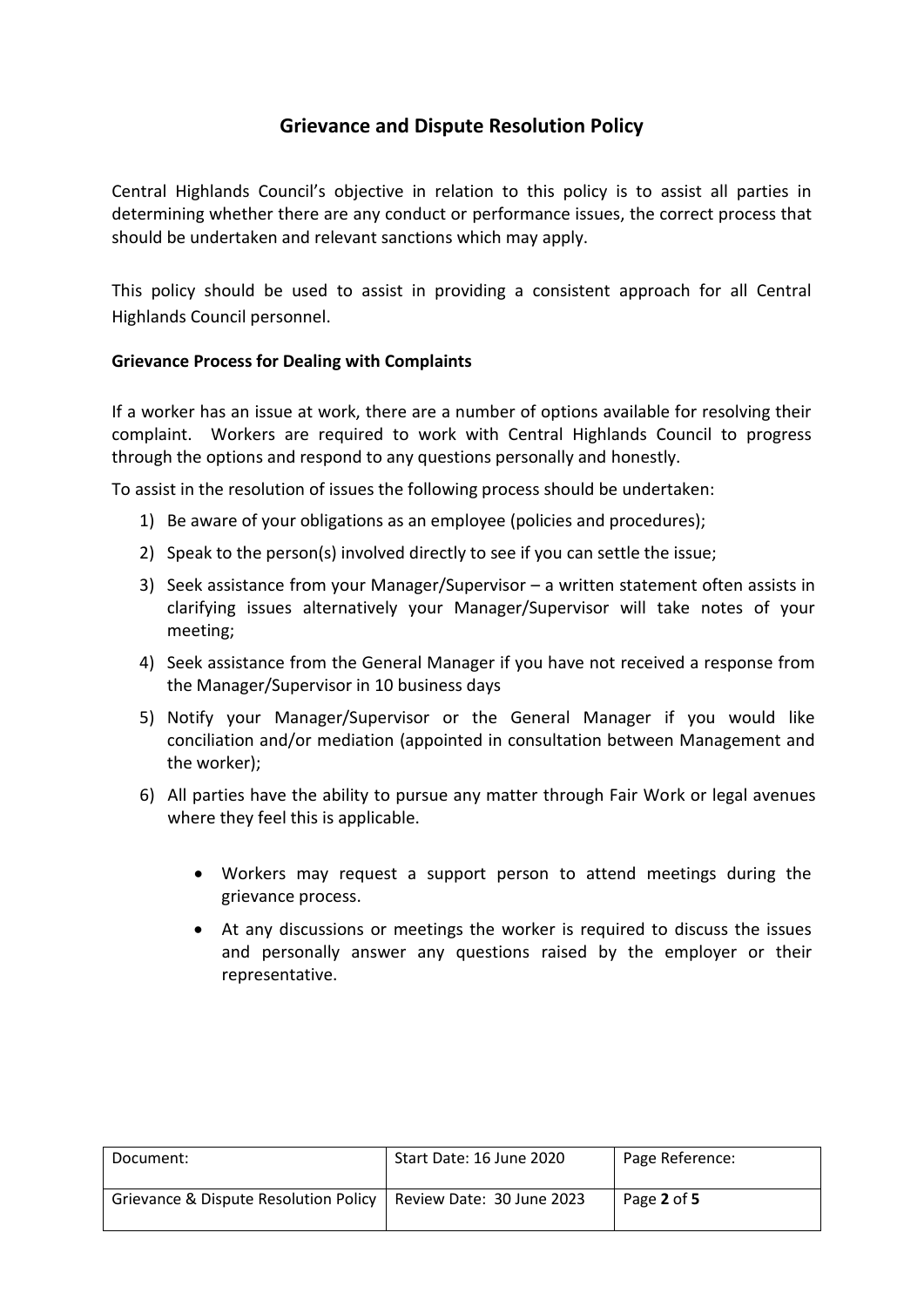#### **Criminal actions**

If the behaviour is likely to amount to a criminal act or is serious in nature, the complaint should be referred to the General Manager who will decide if the matter is to be referred to the police or other entity.

The worker against whom the complaint is made may be suspended at the employer's discretion during the investigation and decision making processes.

Where a workplace matter is a criminal matter, the investigations may be managed separately and a decision relating to employment will be made separate to any criminal prosecution.

#### **Employee Obligations**

The employer and employee both have a responsibility to ensure that they do not unreasonably destroy the trust and confidence that is needed within the employment relationship. Some of the important aspects of this relationship are:

- an obligation to be honest with each other,
- your obligation to answer all reasonable questions accurately,
- your obligation to comply with all lawful and reasonable directions,
- your obligation to exercise skill and care when performing your duties, and
- the employer is obliged to provide, as much as reasonably possible, a healthy and safe work environment for you.

#### **When to use the grievance process**

The decision to discipline may include, however are not limited to;

- unsatisfactory performance,
- theft or illegal activities including breaches of security,
- serious or wilful misconduct,
- breach of the harassment, discrimination and workplace violence policy,
- breach of the drug and alcohol policy,
- inappropriate conduct towards members of the public, the employer or other workers, and
- other issues which may result in police action or conduct deemed by the employer to cause irreparable damage to the employer/worker relationship.

| Document:                             | Start Date: 16 June 2020  | Page Reference: |
|---------------------------------------|---------------------------|-----------------|
| Grievance & Dispute Resolution Policy | Review Date: 30 June 2023 | Page 3 of 5     |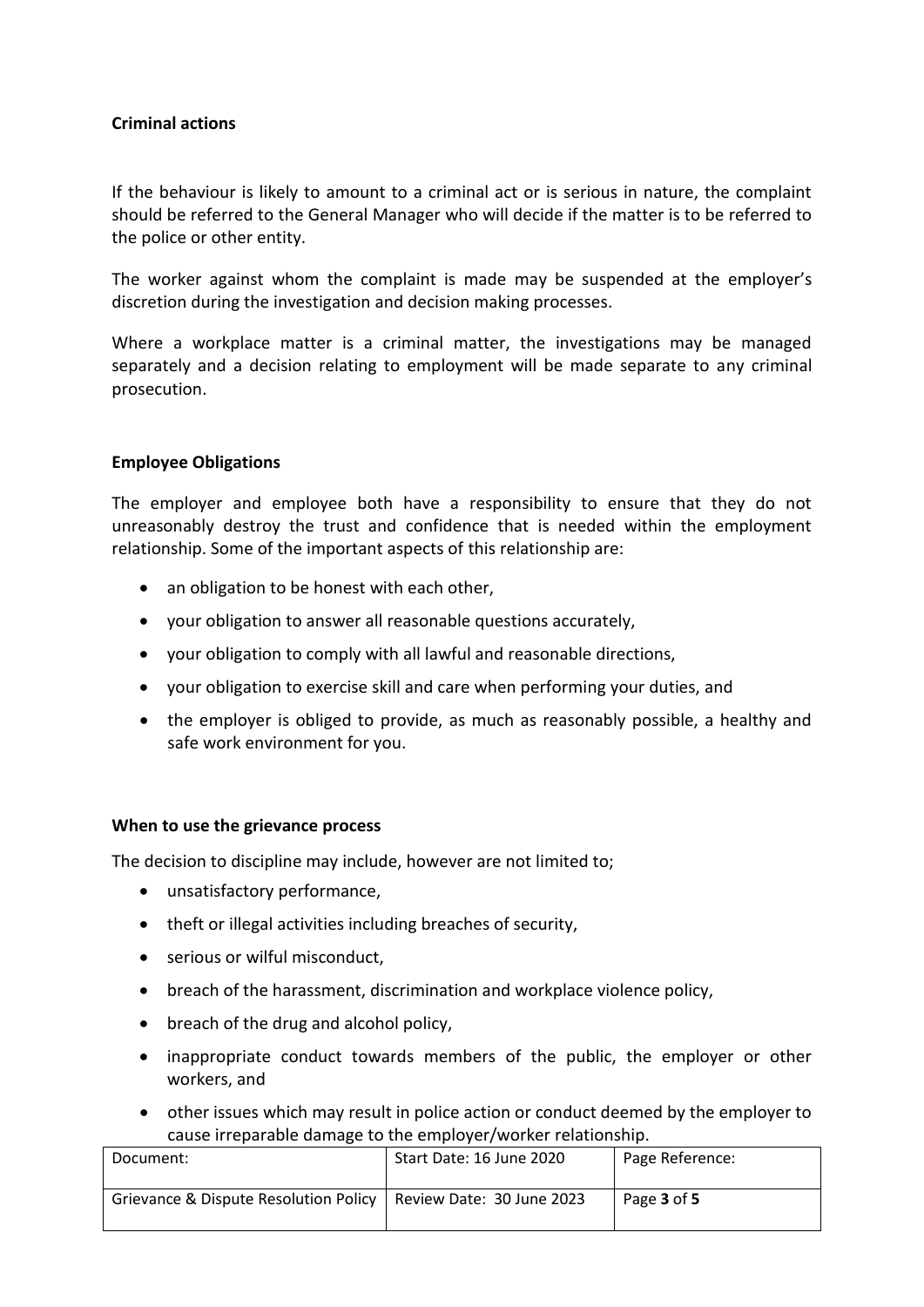#### **Sanctions relating to Employment**

The employer may determine that sanctions need to be considered and these may include the following:

- Sanctions including:
	- a written counselling:
	- re-induction or re-training;
	- formal written warnings:
	- transfer to another area of the business;
	- demotion (where this is stated within the contract;
	- Termination of employment; or
	- Summary dismissal.
- Work Health and Safety Breaches Any serious breach of work health and safety obligations may result in termination or summary dismissal. As an employee you have a duty of care to take reasonable care for their own health and safety, and they must not adversely affect the health and safety of other persons. Workers must comply with any reasonable instruction and cooperate with any reasonable policy or procedure relating to health and safety at the workplace.
- Abandonment of employment if you do not attend work and do not contact work we will phone or attempt to contact you to explain your absence. If we do not hear from you for two days we will write to you for a response and if there is no reply within a reasonable timeframe we may consider that you have lapsed (abandoned) your employment.
- Organisation restructure Where you are no longer required due to changes within the operation of the business a position may be made redundant.

Upon termination of employment all monies proven to be owed to you will be paid as soon as reasonably possible.

All clothing, keys and other items or documentation (soft or hard copies) belonging to Central Highlands Council must be returned immediately on request.

| Document:                             | Start Date: 16 June 2020  | Page Reference: |
|---------------------------------------|---------------------------|-----------------|
| Grievance & Dispute Resolution Policy | Review Date: 30 June 2023 | Page 4 of 5     |